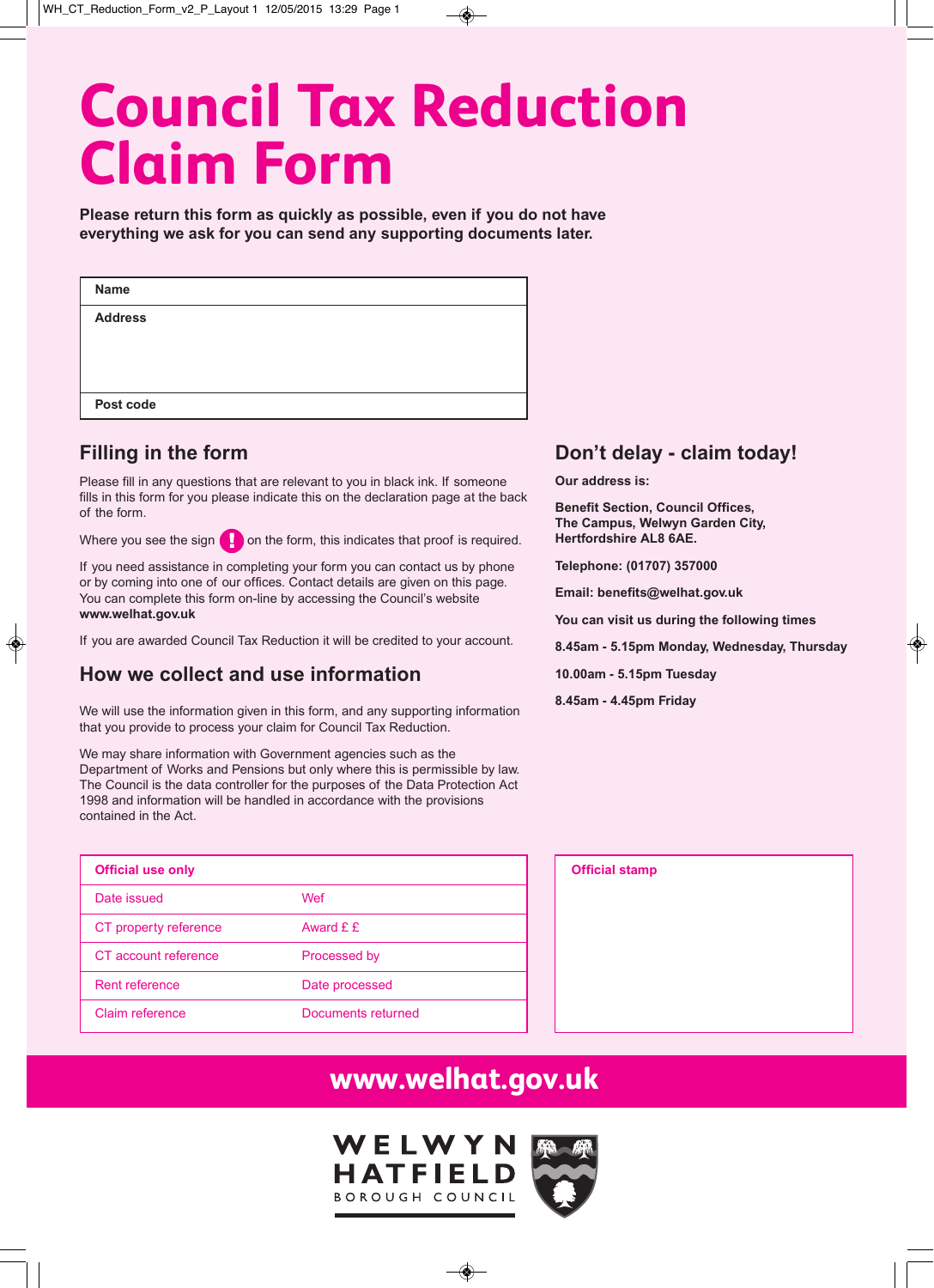# **Note for filling in the claim form**

### **About this form**

The Council Tax Reduction form has been specially designed to be easy to fill in. It is long, but we have to ask a lot of questions to make sure that everyone who claims gets the right amount of benefit.

You may not have to fill in all parts of the form, but you must fill in any part that is relevant to you. Every part starts with a question

to help you decide if you need to fill in that part.

#### **Second Adult Rebate**

Second Adult Rebate is Council Tax Reduction you can get if you share your home with someone who is not your partner, is on low income, is 18 or over, and does not pay you rent.

If you are claiming Second Adult Rebate, only fill in Parts 1, 3, 13, and 15.

#### **Evidence**

We need to see evidence of some of the things you tell us about. If you are not sure if we need to see evidence of something, get in touch with us. We will tell you what we need to see. We cannot pay you benefit until we have seen the evidence we have asked for.

### **How we collect and use information**

We will use the information you give in this form, and any supporting evidence you send us to process your claim for Housing Benefit, Council Tax Reduction and any other Welfare Benefits.

We may pass the information to other agencies or organisations such as the Department for Work and Pensions and HM Revenue and Customs, as allowed by law. We may check information you have provided, or information about you that someone else has provided, with other information we hold. We may also get information about you from certain third parties, or give them information, to:

- make sure the information is accurate; and
- prevent or detect crime; and
- protect public funds.

These third parties include government departments, local authorities and private-sector companies such as banks and organisations that may lend you money.

We will not give information about you to anyone else, or use information about you for other purposes, unless the law allows us to.

The Council is the data controller for the purposes of the Data Protection Act 1998. If you want to know more about what information we have about you, or in the way we use it, please ask us.

If required information may be disclosed to the Welwyn Community Housing Trust who manage the Council's housing stock. This is in accordance with the Data Protection Act 1998.

### **Changes you must tell us about**

Tell the Council straight away if;

- any of your children leave school or leave home; or
- anyone moves in or out of your home (including lodgers, joint tenants and subtenants); or
- your capital, savings or investments change; or
- you or anyone living with you becomes a student; goes on a Youth Training Scheme; goes into hospital or a nursing home; goes into prison; or gets, changes or leaves a job; or
- your rent changes; or
- you move house; or
- you or your partner are going to be away from home for more than a month; or
- you receive any decision from the Home Office; or
- anything you have told us about changes.

You must tell us about these changes in writing - a phone call is not enough.

If you don't tell us about these changes, you may lose money you are entitled to or you may get too much benefit.

You must make sure you tell us about these changes. Don't rely on someone else to pass on the message.

### **It is an offence not to tell us about any change of circumstance that affects your benefit.**

**We may take court action against you.**

**If we pay you too much benefit, you will probably have to pay it back**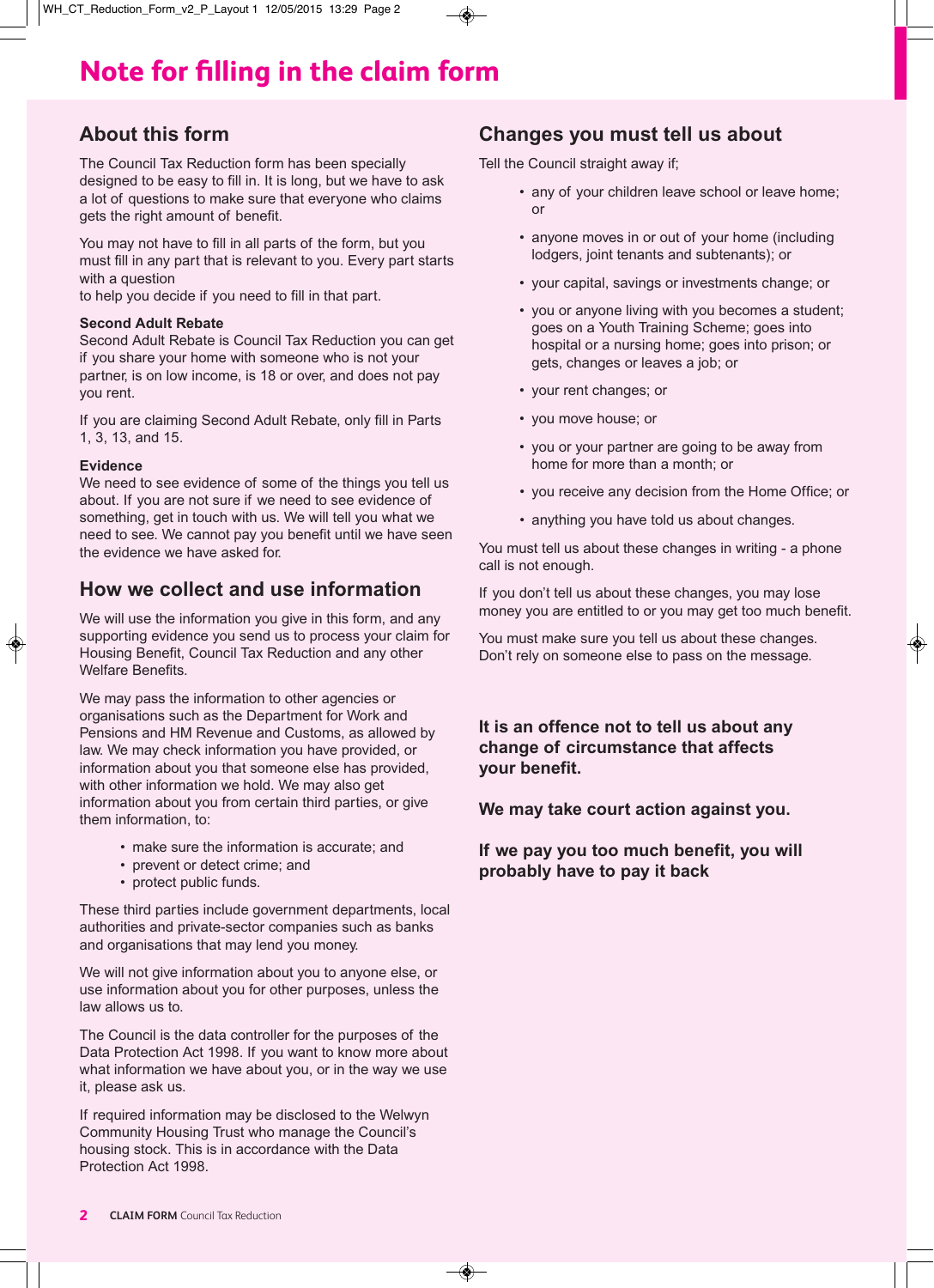### Part 1 **About you and your partner**

**No**

**Yes**

### If you are just claiming Second Adult Rebate, only fill in Parts 1, 3, 13, and 15 of this form.

| Do you have a partner who |  |  |
|---------------------------|--|--|
| normally lives with you?  |  |  |

A partner means a person you are married to, or have a civil partnership with, or a person you live with as if you were their husband, wife or civil partner. (A civil partnership is a formal arrangement that gives same-sex partners the same legal status as a married couple). Even if your partner only comes home at weekends, or pa you must include

| Official use only |  |  |
|-------------------|--|--|
|                   |  |  |
|                   |  |  |
|                   |  |  |
|                   |  |  |
|                   |  |  |
|                   |  |  |
|                   |  |  |
|                   |  |  |

If you have a partner, you must answer all the questions about them, as well as yourself.

| rt of the week,<br>e them.                                           | YOU                                                                                     | <b>YOUR PARTNER</b>                                                                                |
|----------------------------------------------------------------------|-----------------------------------------------------------------------------------------|----------------------------------------------------------------------------------------------------|
| nily name                                                            |                                                                                         |                                                                                                    |
|                                                                      |                                                                                         |                                                                                                    |
|                                                                      |                                                                                         |                                                                                                    |
| ames or family<br>e used, such as<br>e or in a previous              |                                                                                         |                                                                                                    |
| s and so on)                                                         |                                                                                         |                                                                                                    |
| ur partner's<br>e same as yours                                      |                                                                                         |                                                                                                    |
|                                                                      | Post code                                                                               | Post code                                                                                          |
| ou move in to                                                        | $\prime$<br>$\prime$                                                                    | $\prime$<br>$\prime$                                                                               |
| ight there)                                                          |                                                                                         |                                                                                                    |
| hone number<br>to tell us this, but it<br>leal with your claim       |                                                                                         |                                                                                                    |
| mber?                                                                | Home<br>Textphone<br>Work<br>Mobile                                                     | Textphone<br>Home<br>Work<br><b>Mobile</b>                                                         |
| with your claim as<br>n and if we have<br>ess we will contact        |                                                                                         |                                                                                                    |
|                                                                      | $\prime$                                                                                |                                                                                                    |
| nce Number<br>on payslips or<br>al security or the<br>in decide your | Letters<br><b>Numbers</b><br>Letter                                                     | Letters<br>Numbers<br>Letter                                                                       |
| see evidence that<br>onal Insurance<br>rt 16).                       | If you do not have a National<br>Insurance Number, or cannot find it,<br>tick this box. | If your partner does not have a<br>National Insurance Number, or<br>cannot find it, tick this box. |

We must see evidence of you and your partner's identity and National Insurance Number. If you or your **partner are asylum seekers, you must provide your current Home Office letter.**

#### **Surname** or fam

**Other names**

**Any other surnally**  $n$  **ames** you have **before marriage or in a previous marriage.**

**Title** (Mr, Mrs, M

#### **Address**

Do not tell us you address if it is the

#### **What** date did **y this address?** (first spent the ni

#### **Your** daytime pl

You do not have may help us to d more quickly.

#### **What** is this number Please tick.

#### **E-mail address**

We want to deal quickly as we ca your e-mail addr you this way.

#### **Date of Birth**

**National Insural** You can find this letters from social tax office. We ca claim only if we this is your Natio Number (see part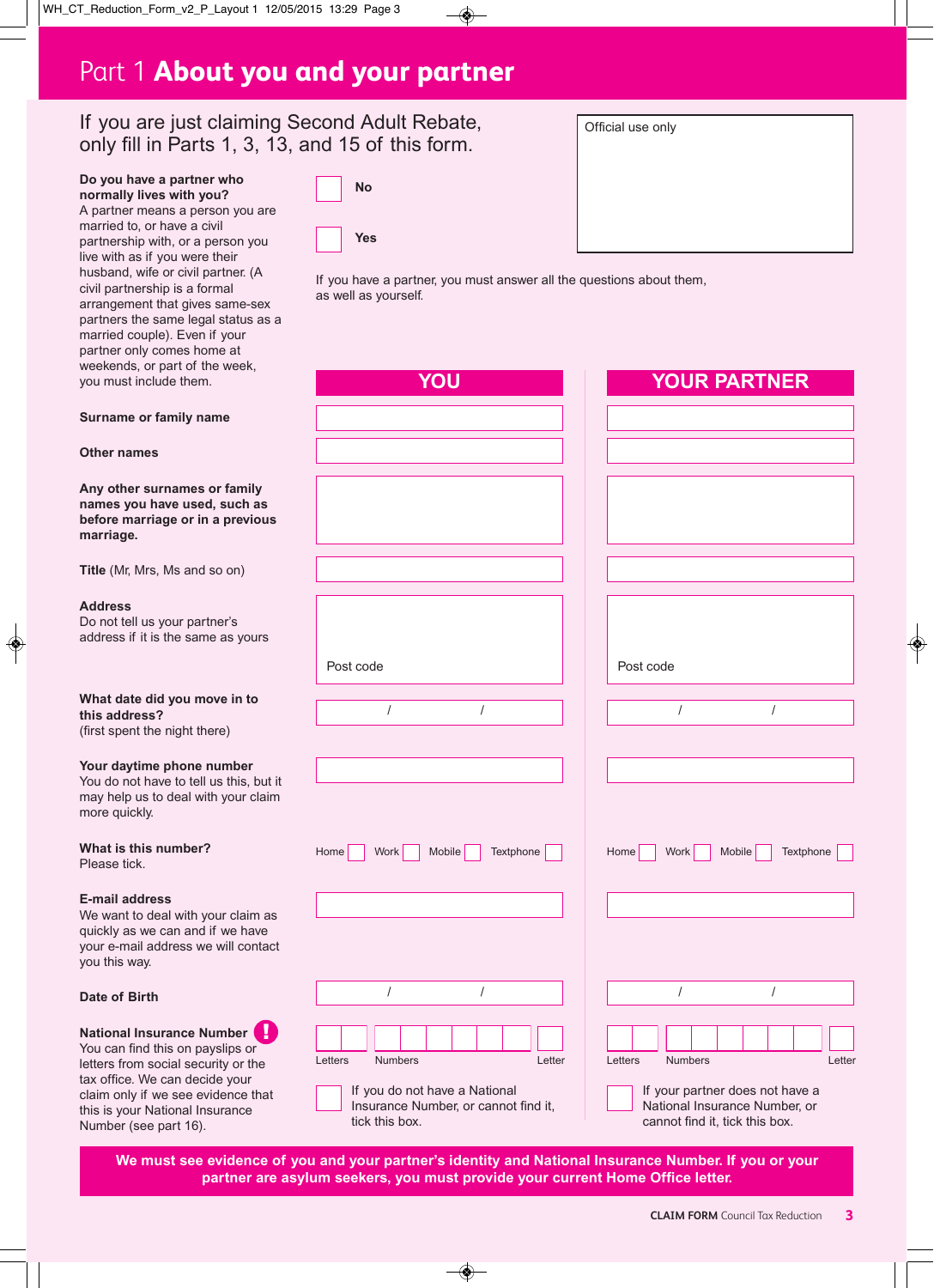# Part 1 **About you and your partner continued**

| Are you living away from home at<br>the moment?                                                                                                                | <b>Yes</b><br>No                                          | If yes, tell us why you are not living at home:        |
|----------------------------------------------------------------------------------------------------------------------------------------------------------------|-----------------------------------------------------------|--------------------------------------------------------|
|                                                                                                                                                                |                                                           |                                                        |
|                                                                                                                                                                | When did you last live at home?                           | When do you expect to go back home?                    |
|                                                                                                                                                                | $\prime$                                                  |                                                        |
|                                                                                                                                                                | Tell us the address where you are living at the moment:   |                                                        |
|                                                                                                                                                                |                                                           |                                                        |
|                                                                                                                                                                | If you home has been sublet, tell us who lives there now: | Post code                                              |
|                                                                                                                                                                |                                                           |                                                        |
|                                                                                                                                                                | YOU                                                       | <b>YOUR PARTNER</b>                                    |
| If you have moved home in<br>the last 12 months, tell us<br>your last address.                                                                                 |                                                           |                                                        |
|                                                                                                                                                                | Post code                                                 | Post code                                              |
| Were you the home owner, a<br>private tenant, a council tenant<br>or a boarder at this address?                                                                |                                                           |                                                        |
| Have you or your partner come to                                                                                                                               | <b>No</b><br><b>Yes</b>                                   | <b>Yes</b><br><b>No</b>                                |
| live in England, Northern Ireland,<br>Scotland, Wales, the Republic of<br>Ireland, the Channel Islands or the<br>Isle of Man in the last 2 years?              | If yes, We will write to you about this.                  | If yes, We will write to you about this.               |
| What is your nationality?                                                                                                                                      |                                                           |                                                        |
| If your nationality is not British,<br>on what date did you last enter<br>the UK? The UK is England,<br>Northern Ireland, Scotland & Wales.                    | $\prime$<br>$\prime$                                      | $\prime$<br>$\prime$                                   |
| Are you an EEA worker?                                                                                                                                         | <b>Yes</b><br>No                                          | <b>Yes</b><br>No                                       |
| Are you or your partner in<br>hospital at the moment?                                                                                                          | <b>Yes</b><br>No                                          | <b>Yes</b><br>No                                       |
|                                                                                                                                                                | If yes, when did you go in?                               | If yes, when did you go in?                            |
|                                                                                                                                                                | $\sqrt{2}$<br>When will you come out (if you know this)?  | $\prime$<br>When will you come out (if you know this)? |
|                                                                                                                                                                | $\sqrt{2}$<br>$\sqrt{2}$                                  | $\sqrt{2}$<br>$\sqrt{2}$                               |
| Do you or your partner get<br>ı<br><b>Disability Living Allowance or</b><br><b>Personal Independence Payment?</b>                                              | <b>Yes</b><br><b>No</b>                                   | <b>Yes</b><br>No                                       |
| Do you or your partner get<br><b>Attendance Allowance?</b>                                                                                                     | <b>Yes</b><br>No                                          | <b>Yes</b><br>No                                       |
| Does anyone get Carer's<br>Allowance for looking after you<br>or your partner?                                                                                 | <b>Yes</b><br><b>No</b>                                   | <b>Yes</b><br>No                                       |
| Have you or your partner ever<br>claimed Carer's Allowance or<br><b>Invalid Care Allowance?</b><br>Still tick 'Yes' if you claimed but were not paid any money | <b>Yes</b><br>No                                          | <b>Yes</b><br>No                                       |

**4 CLAIM FORM** Council Tax Reduction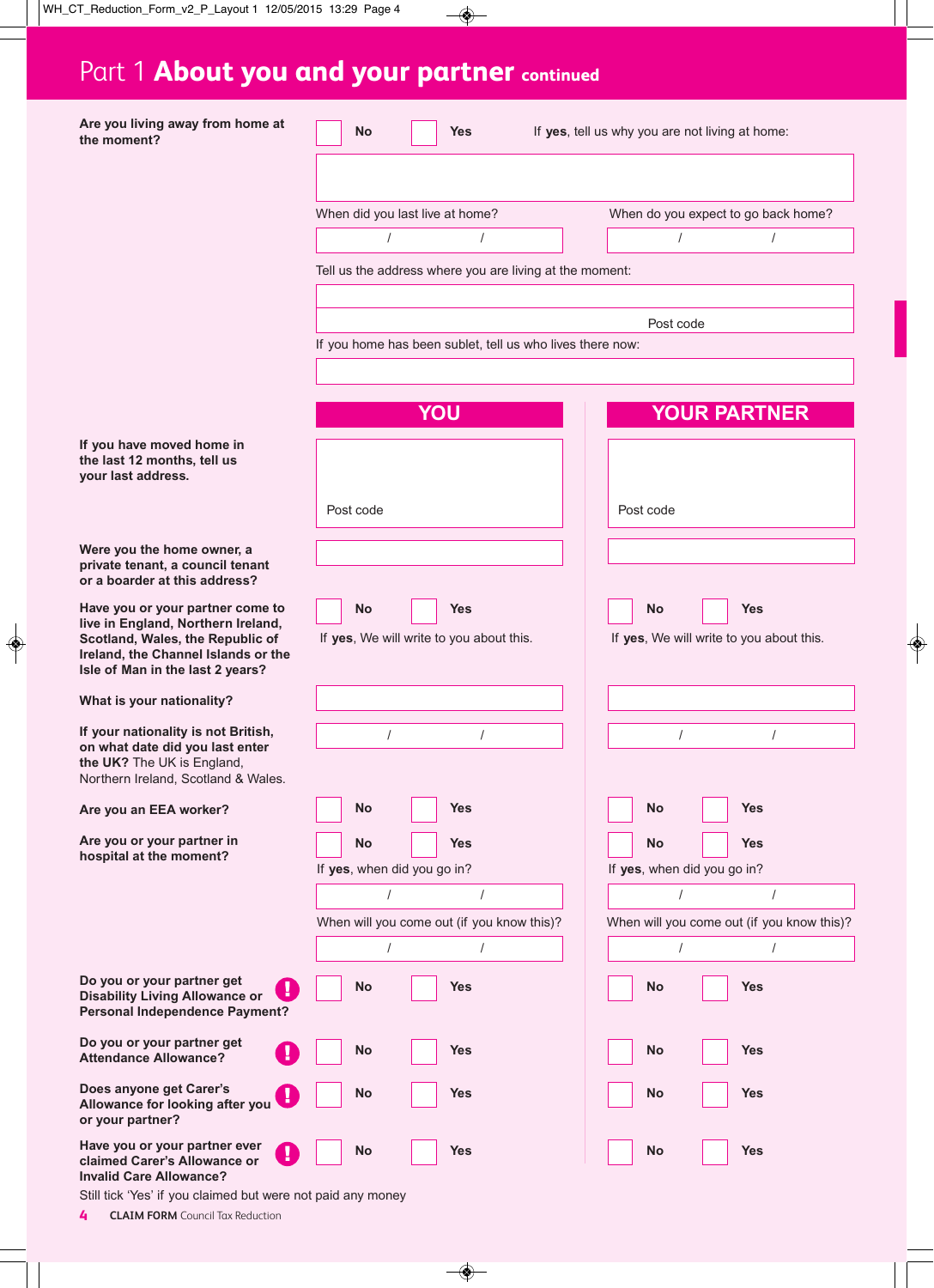# Part 1 **About you and your partner continued**

|                                                                     |                                                                                             | YOU                                                                                                                                                                                |                                                                                             | <b>YOUR PARTNER</b>                                                                         |
|---------------------------------------------------------------------|---------------------------------------------------------------------------------------------|------------------------------------------------------------------------------------------------------------------------------------------------------------------------------------|---------------------------------------------------------------------------------------------|---------------------------------------------------------------------------------------------|
| Do you or your partner have a<br>vehicle from a mobility<br>scheme? | <b>No</b>                                                                                   | <b>Yes</b>                                                                                                                                                                         | <b>No</b>                                                                                   | <b>Yes</b>                                                                                  |
| Are you or your partner a<br>student?                               | <b>No</b><br>Do you study full time or part time?<br><b>Full time</b>                       | <b>Yes</b><br><b>Part time</b>                                                                                                                                                     | <b>No</b><br>Do you study full time or part time?<br><b>Full time</b>                       | <b>Yes</b><br><b>Part time</b>                                                              |
| Part 2 About children                                               |                                                                                             | You may be able to get more benefit if there are children in your household and they are:<br>• under 16 or • aged 16 to 20 and in full-time further education or approved training |                                                                                             |                                                                                             |
| Are there any children in your<br>household?                        | $No - Go$ to Part 3                                                                         |                                                                                                                                                                                    |                                                                                             |                                                                                             |
|                                                                     |                                                                                             | Yes - If there are more than 4 children, use a separate sheet of paper to tell<br>us all the information we ask for on this page.                                                  |                                                                                             |                                                                                             |
|                                                                     | <b>CHILD 1</b>                                                                              | <b>CHILD 2</b>                                                                                                                                                                     | <b>CHILD 3</b>                                                                              | <b>CHILD 4</b>                                                                              |
| Surname or family name                                              |                                                                                             |                                                                                                                                                                                    |                                                                                             |                                                                                             |
| <b>Other names</b>                                                  |                                                                                             |                                                                                                                                                                                    |                                                                                             |                                                                                             |
| Date of birth                                                       |                                                                                             |                                                                                                                                                                                    |                                                                                             |                                                                                             |
| The child's relationship to you                                     |                                                                                             |                                                                                                                                                                                    |                                                                                             |                                                                                             |
| The child's relationship to partner                                 |                                                                                             |                                                                                                                                                                                    |                                                                                             |                                                                                             |
| Usual address if different to<br>yours                              |                                                                                             |                                                                                                                                                                                    |                                                                                             |                                                                                             |
| <b>Child Benefit number</b>                                         |                                                                                             |                                                                                                                                                                                    |                                                                                             |                                                                                             |
| Who gets the Child Benefit for<br>И<br>them?                        |                                                                                             |                                                                                                                                                                                    |                                                                                             |                                                                                             |
| Is the child registered blind?                                      | <b>Yes</b><br>No                                                                            | <b>No</b><br><b>Yes</b>                                                                                                                                                            | <b>Yes</b><br>No                                                                            | <b>No</b><br>Yes                                                                            |
| Does the child get Disability<br><b>Living Allowance?</b>           | <b>Yes</b><br>No                                                                            | <b>No</b><br><b>Yes</b>                                                                                                                                                            | <b>Yes</b><br>No                                                                            | <b>No</b><br><b>Yes</b>                                                                     |
| Do you pay for childcare?                                           | <b>No</b><br>Yes                                                                            | <b>No</b><br><b>Yes</b>                                                                                                                                                            | <b>Yes</b><br>No                                                                            | <b>No</b><br>Yes                                                                            |
|                                                                     | If yes, please tell us the<br>name and registration<br>number of the childcare<br>provider. | If yes, please tell us the<br>name and registration<br>number of the childcare<br>provider.                                                                                        | If yes, please tell us the<br>name and registration<br>number of the childcare<br>provider. | If yes, please tell us the<br>name and registration<br>number of the childcare<br>provider. |
|                                                                     | How much do you                                                                             | How much do you<br>pay a week?                                                                                                                                                     | How much do you                                                                             | How much do you<br>pay a week?                                                              |
|                                                                     | pay a week?<br>£                                                                            | £                                                                                                                                                                                  | pay a week?<br>£                                                                            | £                                                                                           |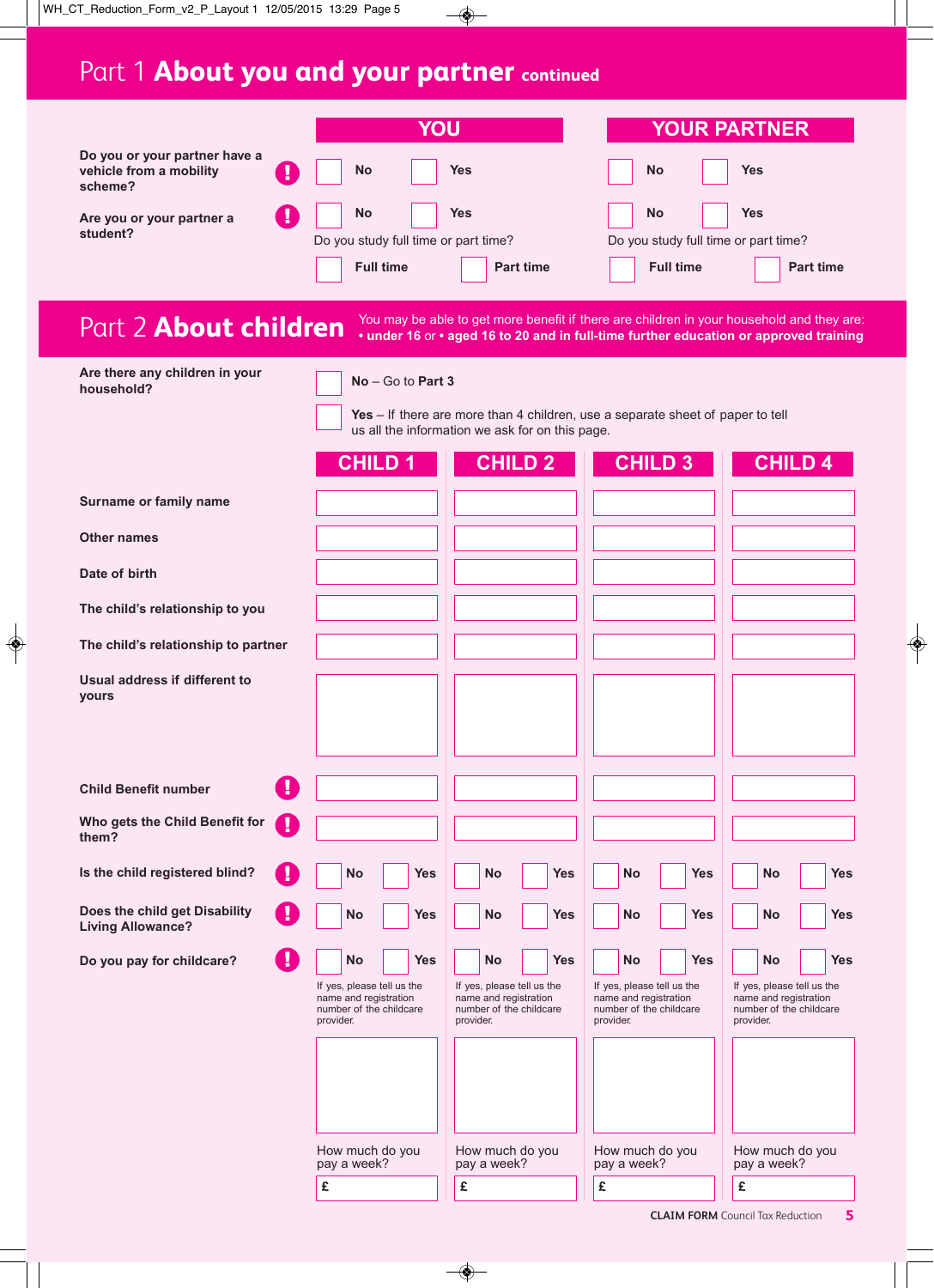## Part 3 **About other people who live with you**

#### **Do any adults usually live with you and any partner you have?**

By adults we mean people over 16 who nobody gets Child Benefit for. Do not tell us about people who just share a hall, bathroom or toilet with you.

**No** – Go to **Part 4**

**Yes** – Answer all the questions in this section

**Now tell us about all the people who usually live with you and your partner.** If you want to tell us about more than 3 people, use a separate sheet of paper.

**If you are sending a separate sheet of paper, tick this box**

|                                                                                                                                                                                            |    | <b>PERSON1</b>                                       | <b>PERSON 2</b>                                  | <b>PERSON 3</b>                                     |
|--------------------------------------------------------------------------------------------------------------------------------------------------------------------------------------------|----|------------------------------------------------------|--------------------------------------------------|-----------------------------------------------------|
| Surname or family name                                                                                                                                                                     |    |                                                      |                                                  |                                                     |
| <b>Other names</b>                                                                                                                                                                         |    |                                                      |                                                  |                                                     |
| Date of birth                                                                                                                                                                              |    |                                                      |                                                  |                                                     |
| When did they move in?                                                                                                                                                                     |    | $\prime$<br>$\prime$                                 | $\prime$<br>$\prime$                             | $\prime$<br>$\prime$                                |
| Their relationship to you or<br>your partner                                                                                                                                               |    |                                                      |                                                  |                                                     |
| Some exampes are: aunt, brother, daughter, father, grandson, grandmother, stepdaughter,<br>joint tenant, joint owner, subtenant, lodger or friend.                                         |    |                                                      |                                                  |                                                     |
| When did they move in?                                                                                                                                                                     |    | $\prime$<br>$\prime$                                 | $\prime$<br>$\overline{I}$                       | $\prime$<br>$\prime$                                |
| Do they get Income Support,<br>income-based Jobseeker's<br><b>Allowance, Pension Credit,</b><br><b>Employment and Support</b><br>Allowance (Income-Related) or<br><b>Universal Credit?</b> | Ţ  | <b>Yes</b><br><b>No</b>                              | <b>Yes</b><br><b>No</b>                          | <b>Yes</b><br><b>No</b>                             |
| Do they get Disability Living<br>Allowance, Attendance<br><b>Allowance or Personal</b><br>Independence Payment?                                                                            | П  | <b>No</b><br><b>Yes</b>                              | <b>Yes</b><br><b>No</b>                          | <b>Yes</b><br><b>No</b>                             |
| Are they registered blind?                                                                                                                                                                 |    | No<br>Yes                                            | <b>No</b><br>Yes                                 | <b>No</b><br><b>Yes</b>                             |
| Are they a full-time student, a<br>student nurse, a care worker,<br>an apprentice or on youth<br>training?                                                                                 | T) | No<br>Yes<br>If yes, please tell<br>us which         | Yes<br>No<br>If yes, please tell<br>us which     | <b>Yes</b><br>No<br>If yes, please tell<br>us which |
| Do they pay rent or money for<br>board and lodgings to you or<br>your partner?                                                                                                             |    | <b>No</b><br><b>Yes</b><br>If yes, how much?<br>£    | <b>No</b><br>Yes<br>If yes, how much?<br>£       | <b>No</b><br><b>Yes</b><br>If yes, how much?<br>£   |
| Are they severely<br>mentally impaired?                                                                                                                                                    | и  | <b>No</b><br><b>Yes</b>                              | <b>Yes</b><br><b>No</b>                          | <b>Yes</b><br>No                                    |
| Are they in legal custody<br>at the moment?                                                                                                                                                |    | <b>No</b><br><b>Yes</b><br>If yes, when are they     | <b>No</b><br><b>Yes</b><br>If yes, when are they | <b>Yes</b><br>No<br>If yes, when are they           |
|                                                                                                                                                                                            |    | expected to be released?<br>$\sqrt{ }$<br>$\sqrt{ }$ | expected to be released?<br>$\prime$<br>$\prime$ | expected to be released?<br>$\prime$<br>$\prime$    |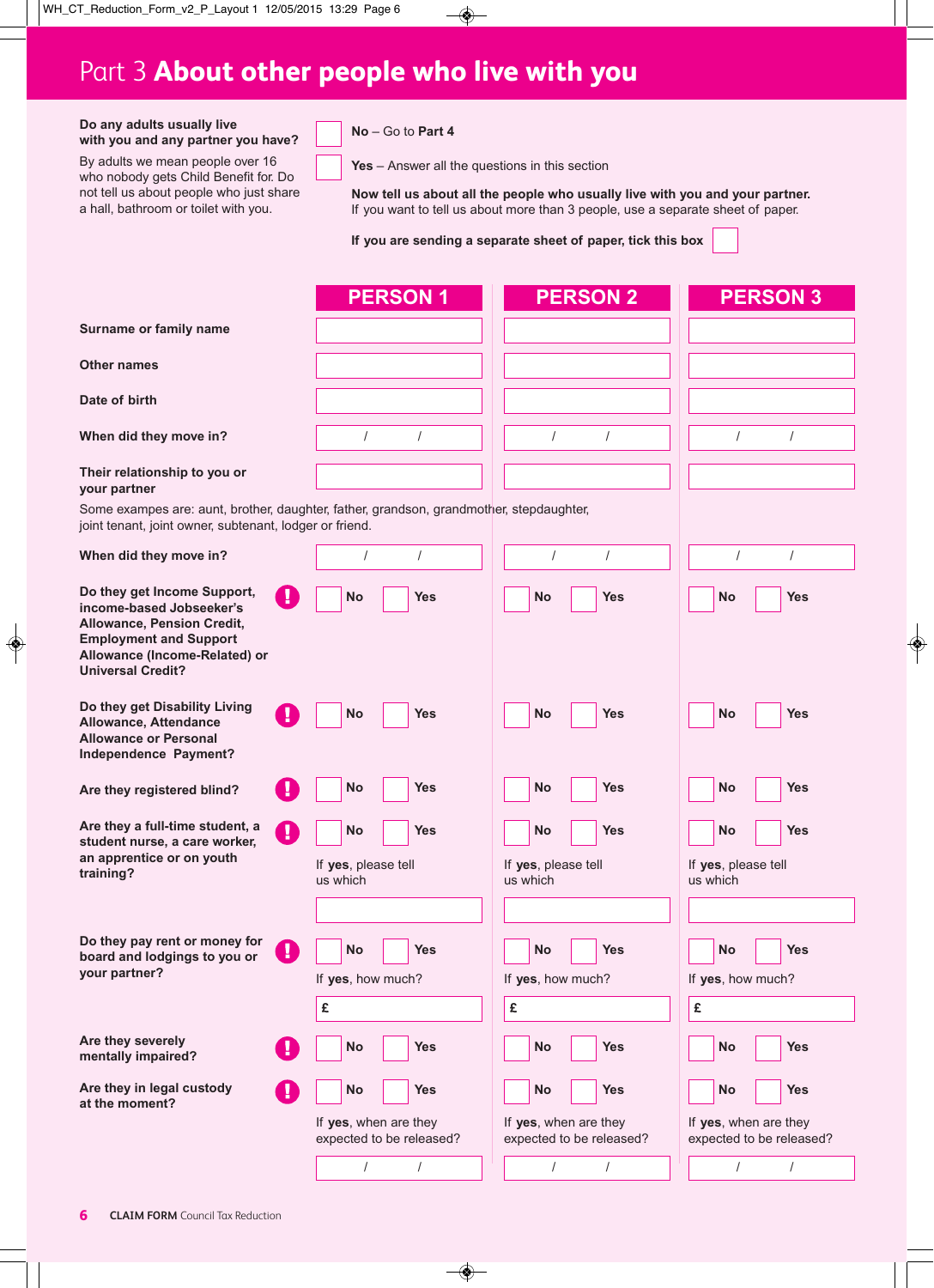# Part 3 **About other people who live with you continued**

|                                                                                                 | <b>PERSON1</b>                                          | <b>PERSON 2</b>                                         | <b>PERSON 3</b>                                         |
|-------------------------------------------------------------------------------------------------|---------------------------------------------------------|---------------------------------------------------------|---------------------------------------------------------|
| Are they in hospital<br>at the moment?                                                          | <b>Yes</b><br><b>No</b>                                 | <b>Yes</b><br><b>No</b>                                 | No<br><b>Yes</b>                                        |
|                                                                                                 | If yes, when did they go in?                            | If yes, when did they go in?                            | If yes, when did they go in?                            |
|                                                                                                 | $\prime$<br>$\prime$                                    | $\prime$<br>$\prime$                                    | $\prime$<br>$\prime$                                    |
|                                                                                                 | When will they come out<br>(if you know this)?          | When will they come out<br>(if you know this)?          | When will they come out<br>(if you know this)?          |
|                                                                                                 | $\prime$<br>$\prime$                                    |                                                         | $\prime$                                                |
| Do they normally work for<br>16 hours a week or more?                                           | <b>No</b><br><b>Yes</b>                                 | <b>No</b><br><b>Yes</b>                                 | <b>No</b><br><b>Yes</b>                                 |
|                                                                                                 | If yes, tell us their earnings<br>before any deductions | If yes, tell us their earnings<br>before any deductions | If yes, tell us their earnings<br>before any deductions |
|                                                                                                 | £                                                       | £                                                       | £                                                       |
| Do they have any other<br>income?                                                               | ÷.<br><b>Yes</b><br><b>No</b>                           | <b>No</b><br>Yes                                        | <b>Yes</b><br>No                                        |
| This includes any benefits,<br>allowances, tax or pension                                       | First other type of income                              | First other type of income                              | First other type of income                              |
| credits you have not told us<br>about on this form and interest<br>from savings and investments | How much is it before<br>deductions?                    | How much is it before<br>deductions?                    | How much is it before<br>deductions?                    |
|                                                                                                 | £<br>per week                                           | £<br>per week                                           | £<br>per week                                           |
|                                                                                                 | Second other type of income                             | Second other type of income                             | Second other type of income                             |
|                                                                                                 | How much is it before<br>deductions?                    | How much is it before<br>deductions?                    | How much is it before<br>deductions?                    |
|                                                                                                 | £<br>per week                                           | £<br>per week                                           | £<br>per week                                           |
|                                                                                                 | Third other type of income                              | Third other type of income                              | Third other type of income                              |
|                                                                                                 | How much is it before<br>deductions?                    | How much is it before<br>deductions?                    | How much is it before<br>deductions?                    |
|                                                                                                 | £<br>per week                                           | £<br>per week                                           | £<br>per week                                           |
| Are any of the people who<br>live with you married to                                           | <b>Yes</b><br><b>No</b>                                 | No<br><b>Yes</b>                                        | <b>Yes</b><br><b>No</b>                                 |
| each other, civil partners<br>of each other, or living                                          | If yes, tell us their names                             | If yes, tell us their names                             | If yes, tell us their names                             |
| together as if they are<br>married or civil partners?                                           |                                                         |                                                         |                                                         |
|                                                                                                 | is the partner of                                       | is the partner of                                       | is the partner of                                       |
|                                                                                                 |                                                         |                                                         |                                                         |

**We must see evidence of all income and interest from savings for the people shown above. Read the checklist in part 16.**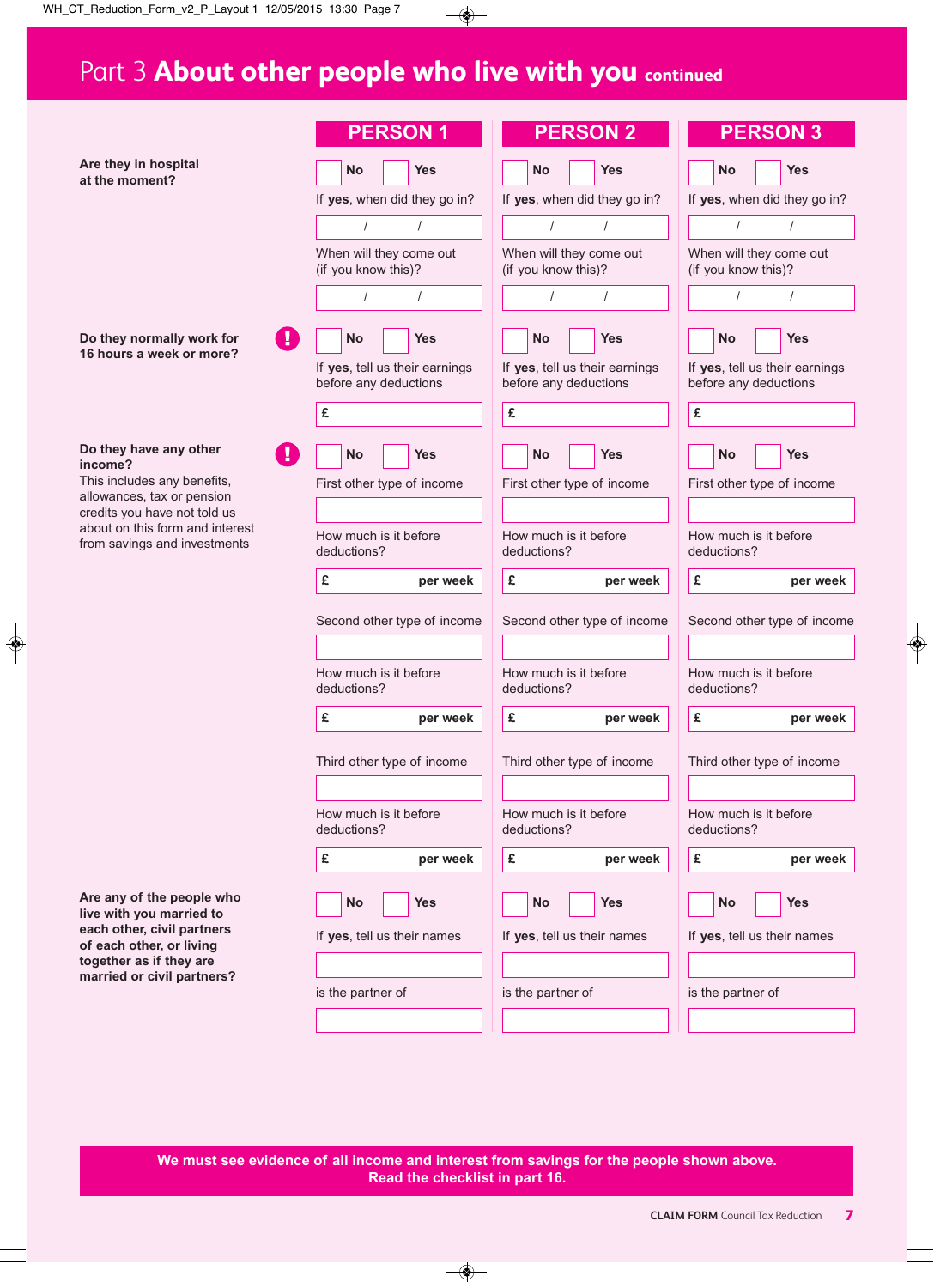### Part 4 **About your Allowances & Credits**

**Includes: Income Support, income based Job Seekers Allowance, Pension Credit Guarantee, income related Employment Support Allowance and Universal Credit.**

**Are you or your partner getting Income Support, income-based Jobseeker's Allowance, Universal Credit, Pension Credit (Guarantee Credit) or Employment and Support Allowance (incomerelated) at the moment?**

**Are you or your partner still waiting to hear about a claim for Income Support, income-based Jobseeker's Allowance, Universal Credit, Pension Credit (Guarantee Credit) or Employment and Support Allowance (incomerelated)?**

|                                          | YOU        |
|------------------------------------------|------------|
| <b>No</b>                                | <b>Yes</b> |
| If yes, when did you start getting it?   |            |
|                                          |            |
| <b>No</b><br>If yes, when did you claim? | <b>Yes</b> |
|                                          |            |
|                                          |            |

|                                          | <b>YOUR PARTNER</b>                    |
|------------------------------------------|----------------------------------------|
| <b>No</b>                                | Yes                                    |
|                                          | If yes, when did you start getting it? |
|                                          |                                        |
| <b>No</b><br>If yes, when did you claim? | Yes                                    |
|                                          |                                        |
|                                          |                                        |

### Part 5 **About benefits, tax credits and state pensions**

**Are you or your partner getting any of the benefits or credits listed below, or are you waiting to hear about benefits or credits you have claimed?**

Read the list of benefits and credits below and tell us about any that you or your partner are getting now or have claimed.

**Please put a line through any boxes that do not apply to you or your partner.** We will need to see evidence of the benefit or credit, such as an award letter.



U.

**Yes** – Tell us about the benefits below.

**YOUR PARTNER**

| <b>Pensions</b>                                             | YOU        |                         |                          |
|-------------------------------------------------------------|------------|-------------------------|--------------------------|
|                                                             | <b>Yes</b> | How much<br>do you get? | How often is<br>it paid? |
| <b>State retirement pension</b>                             |            | £                       |                          |
| <b>Pension Credit (Savings Credit)</b>                      |            | £                       |                          |
| <b>Widow's Allowance or</b><br><b>Bereavement Allowance</b> |            | £                       |                          |
| <b>Widowed Parent's Allowance</b><br>or Widow's Pension     |            | £                       |                          |
| War Widow's or<br><b>War Dependent's Pension</b>            |            | £                       |                          |
| <b>War Disablement Pension</b>                              |            | £                       |                          |
| Industrial Injury/<br><b>Disablement Pension</b>            |            | £                       |                          |
| <b>Exceptionally Severe</b><br><b>Disablement Allowance</b> |            | £                       |                          |

|            | <u>IUUR PARINER</u>     |                          |
|------------|-------------------------|--------------------------|
| <b>Yes</b> | How much<br>do you get? | How often is<br>it paid? |
|            | £                       |                          |
|            |                         |                          |
|            | £                       |                          |
|            |                         |                          |
|            | £                       |                          |
|            |                         |                          |
|            | £                       |                          |
|            |                         |                          |
|            | £                       |                          |
|            |                         |                          |
|            | £                       |                          |
|            |                         |                          |
|            | £                       |                          |
|            |                         |                          |
|            | £                       |                          |
|            |                         |                          |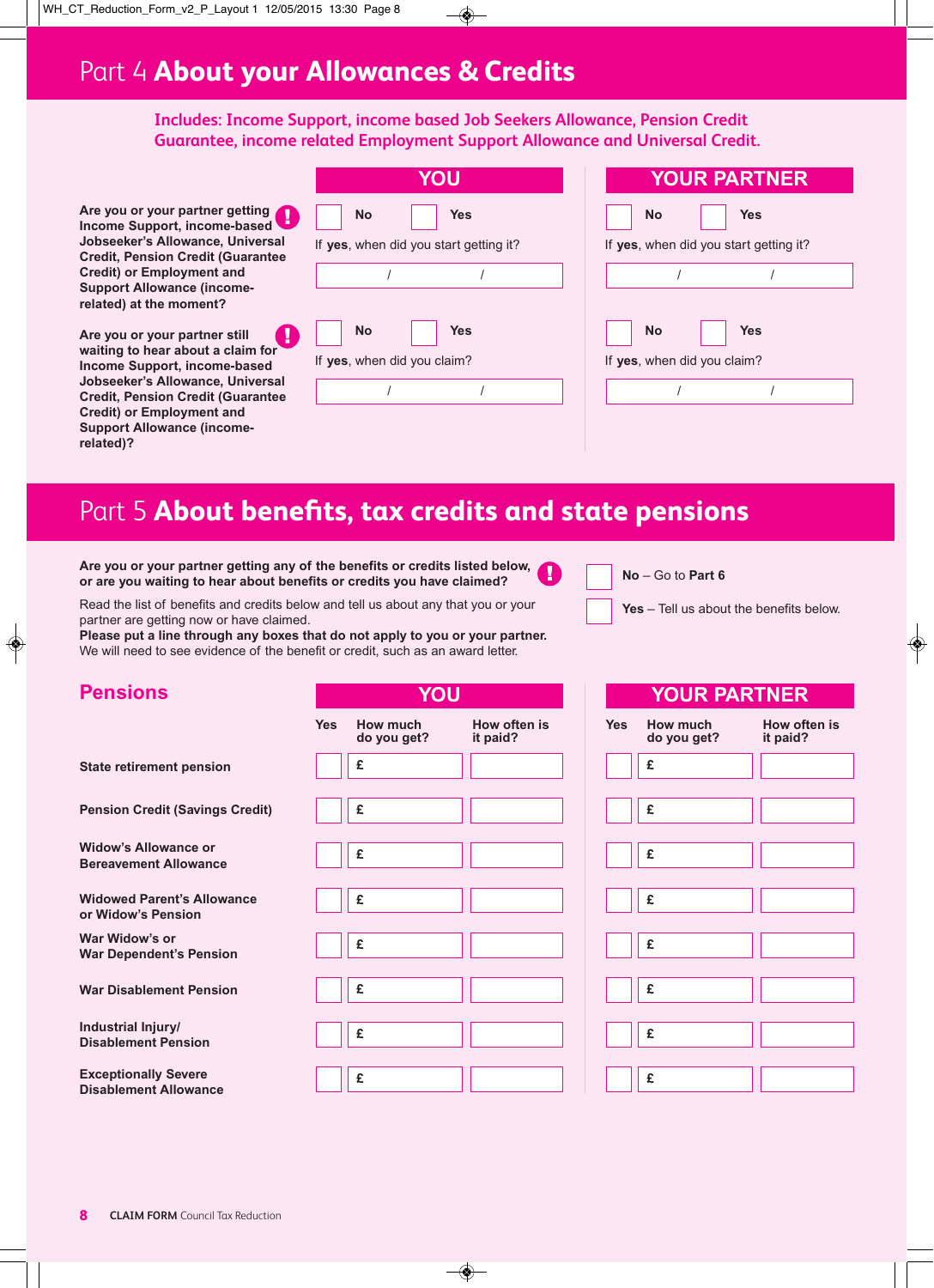# Part 5 **About benefits, tax credits and state pensions continued**

| <b>Benefits and</b>                                                                              |            | YOU                     |                                    |            | <b>YOUR PARTNER</b>     |                          |
|--------------------------------------------------------------------------------------------------|------------|-------------------------|------------------------------------|------------|-------------------------|--------------------------|
| <b>allowances</b>                                                                                | <b>Yes</b> | How much<br>do you get? | How often is<br>it paid?           | <b>Yes</b> | How much<br>do you get? | How often is<br>it paid? |
| <b>Contribution-based Job</b><br>и<br><b>Seeker's Allowance</b>                                  |            | £                       |                                    |            | £                       |                          |
| <b>Child Tax Credit</b>                                                                          |            | £                       |                                    |            | £                       |                          |
| <b>Working Tax Credit</b>                                                                        |            | £                       |                                    |            | £                       |                          |
| I<br><b>Employment Training Allowance</b>                                                        |            | £                       |                                    |            | £                       |                          |
| <b>Child Benefit</b>                                                                             |            | £                       |                                    |            | £                       |                          |
| <b>Incapacity Benefit</b>                                                                        |            | £                       |                                    |            | £                       |                          |
| <b>Employment and Support</b><br>Allowance - contribution based                                  |            | £                       |                                    |            | £                       |                          |
| <b>Attendance Allowance</b>                                                                      |            | £                       |                                    |            | £                       |                          |
| <b>Disability Living Allowance:</b>                                                              |            |                         |                                    |            |                         |                          |
| <b>Mobility Component</b>                                                                        |            | £                       |                                    |            | £                       |                          |
| <b>Care Component</b>                                                                            |            | £                       |                                    |            | £                       |                          |
| Personal Independence Payment                                                                    |            | £                       |                                    |            | £                       |                          |
| <b>Carer's Allowance</b>                                                                         |            | £                       |                                    |            | £                       |                          |
| <b>Severe Disablement Allowance</b>                                                              |            | £                       |                                    |            | £                       |                          |
| <b>Maternity Allowance</b>                                                                       |            | £                       |                                    |            | £                       |                          |
| <b>Fostering Allowance</b>                                                                       |            | £                       |                                    |            | £                       |                          |
| Any other benefit, pension or<br>и<br>money from the government                                  |            | £                       |                                    |            | £                       |                          |
|                                                                                                  |            |                         |                                    |            |                         |                          |
| Are you repaying a Social<br>Fund loan or overpayment for                                        |            | <b>No</b>               | Yes If yes, which one?             |            |                         |                          |
| any of these benefits?<br>Have you or your partner<br>deferred (put off) receiving a<br>pension? |            | <b>No</b>               | If yes, give details<br><b>Yes</b> |            |                         |                          |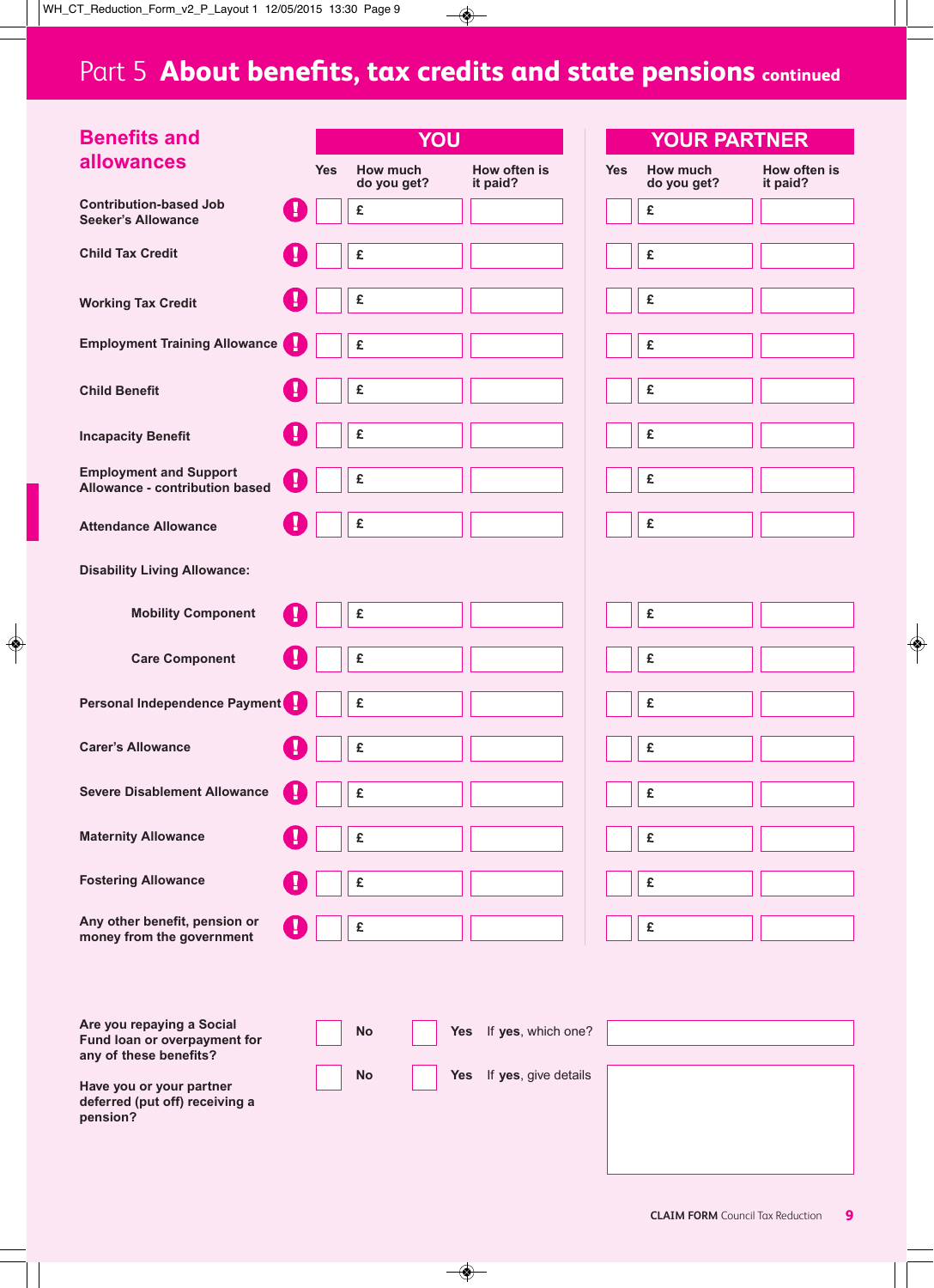### Part 6 **Income other than earnings**

**Do you or your partner have any money coming in (or expect to have some** ı **money coming in) that you have not already told us about on this form?**

You do not need to tell us about payments from the Independent Living Fund, the Eileen Trust or the Macfarlane Trust.



**No** – Go to **Part 7**

**Yes** – Answer the questions on this page. Please put a line through any boxes that do not apply to you or your partner.

**YOUR PARTNER**

|                                                                                       | YOU        |                         |   |                          |
|---------------------------------------------------------------------------------------|------------|-------------------------|---|--------------------------|
| <b>Private Pension 1 paid by</b>                                                      | <b>Yes</b> | How much<br>do you get? |   | How often is<br>it paid? |
|                                                                                       |            | £                       |   |                          |
|                                                                                       | increase   | Date of next            | I | I                        |
| <b>Private Pension 2 paid by</b>                                                      |            | £                       |   |                          |
|                                                                                       | increase   | Date of next            | I | $\overline{I}$           |
| <b>Pension Protection Fund</b><br><b>Payments</b>                                     |            | £                       |   |                          |
| <b>Youth Training Scheme</b><br>payment or Training Credits                           |            | £                       |   |                          |
| <b>Maintenance for you</b>                                                            |            | £                       |   |                          |
| Maintenance for your child<br>- including CSA                                         |            | £                       |   |                          |
| Student grant, bursary or loan                                                        |            | £                       |   |                          |
| <b>Payments from boarders</b>                                                         |            | £                       |   |                          |
| <b>Weekly amount from letting</b><br>or sub-letting part of a property                |            | £                       |   |                          |
| <b>Payments from a charity</b>                                                        |            | £                       |   |                          |
| Any other income e.g. Redundancy<br>or Loan Protection Payments<br>(please give name) |            | £                       |   |                          |

| <b>Yes</b> | How much<br>do you get? |                      | How often is<br>it paid? |  |  |
|------------|-------------------------|----------------------|--------------------------|--|--|
|            | £                       |                      |                          |  |  |
| increase   | Date of next            | $\sqrt{\phantom{a}}$ | $\overline{I}$           |  |  |
|            | £                       |                      |                          |  |  |
| increase   | Date of next            | $\overline{I}$       | $\overline{I}$           |  |  |
|            | £                       |                      |                          |  |  |
|            | £                       |                      |                          |  |  |
|            | £                       |                      |                          |  |  |
|            | £                       |                      |                          |  |  |
|            | £                       |                      |                          |  |  |
|            | £                       |                      |                          |  |  |
|            | £                       |                      |                          |  |  |
|            | £                       |                      |                          |  |  |
|            | £                       |                      |                          |  |  |

**We must see 5 weekly, 3 fortnightly or 2 monthly consecutive pay slips before we can decide how much benefit you can get.**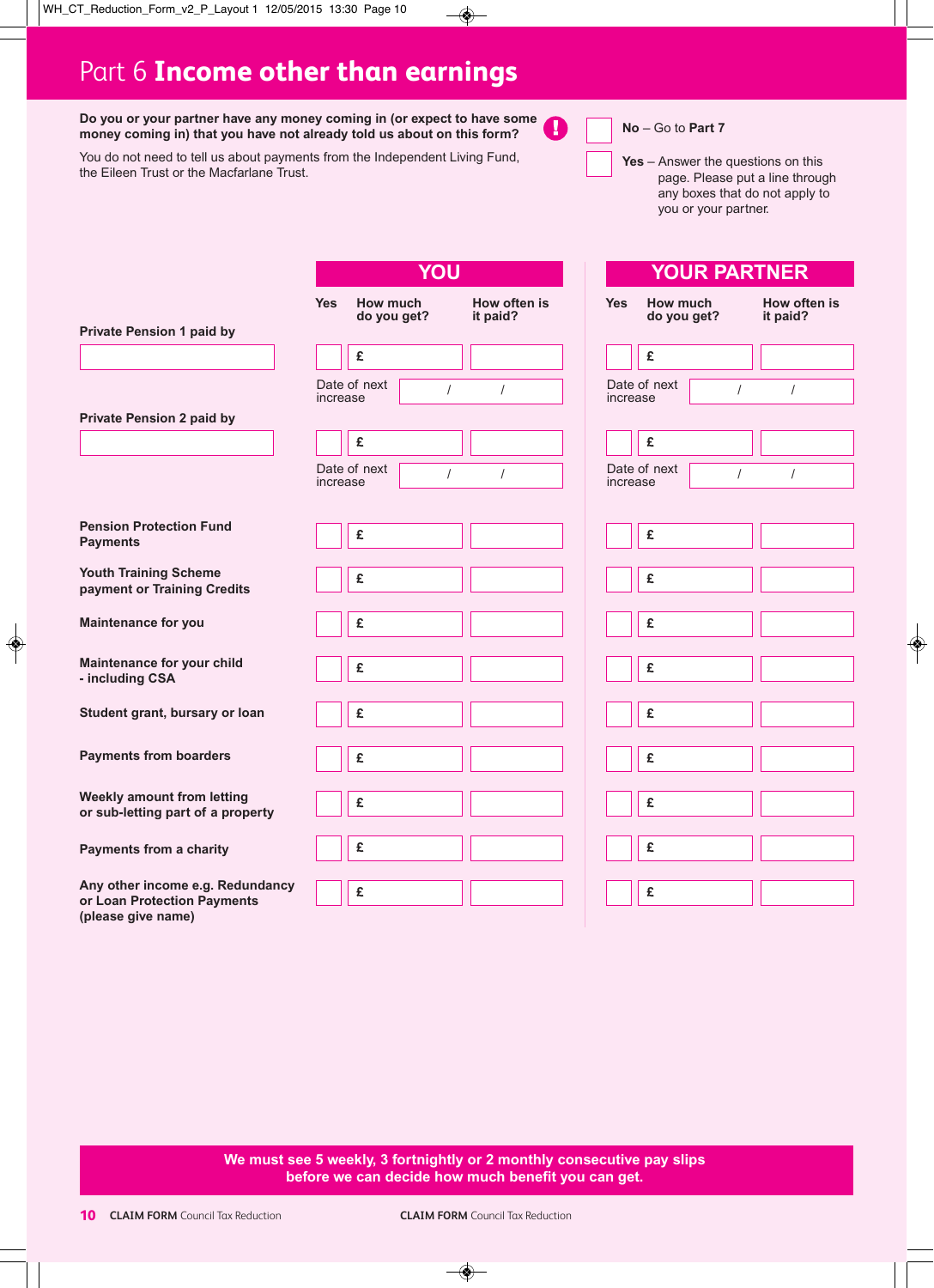# Part 7 **About working for an employer**

|                                                                                                                          | YOU                                                                                                                                      | <b>YOUR PARTNER</b>             |
|--------------------------------------------------------------------------------------------------------------------------|------------------------------------------------------------------------------------------------------------------------------------------|---------------------------------|
| Do you or your partner work for                                                                                          | $No - Go$ to Part 8                                                                                                                      | No - Go to Part 8               |
| an employer?                                                                                                             | Yes $-$ Answer the questions in                                                                                                          | Yes $-$ Answer the questions in |
|                                                                                                                          | this part                                                                                                                                | this part                       |
| Do you work for more than one<br>employer?                                                                               | No<br><b>Yes</b>                                                                                                                         | <b>No</b><br><b>Yes</b>         |
|                                                                                                                          | Tell us about all the employers on a separate sheet of paper and send it with this form.<br>Include all the information asked for below. |                                 |
|                                                                                                                          | If you are sending a separate sheet of paper, tick this box                                                                              |                                 |
| What kind of work do you do?                                                                                             |                                                                                                                                          |                                 |
|                                                                                                                          |                                                                                                                                          |                                 |
| What is your employer's<br>name and address?                                                                             |                                                                                                                                          |                                 |
|                                                                                                                          | Post code                                                                                                                                | Post code                       |
| When did you start this job?                                                                                             | $\prime$<br>$\prime$                                                                                                                     | $\prime$                        |
| How much do you get paid before<br>Tax and National Insurance are<br>taken off?                                          | £                                                                                                                                        | £                               |
| How often do you get paid?                                                                                               | Every                                                                                                                                    | Every                           |
| How are you paid?                                                                                                        |                                                                                                                                          |                                 |
| For example, in cash, by cheque<br>or straight into a bank or building<br>society account                                |                                                                                                                                          |                                 |
| How many hours a week do                                                                                                 |                                                                                                                                          |                                 |
| you usually work?                                                                                                        |                                                                                                                                          |                                 |
| Give details of any regular<br>overtime, bonuses, commission<br>or tips.                                                 |                                                                                                                                          |                                 |
| Are you getting Sick Pay,<br>Maternity Pay, Paternity Pay or<br><b>Adoption Pay from your employer</b><br>at the moment? | <b>Yes</b><br>No                                                                                                                         | No<br><b>Yes</b>                |
| When did it start?                                                                                                       | $\sqrt{2}$<br>$\prime$                                                                                                                   | $\prime$<br>$\prime$            |
| Do you pay into a private or<br>company pension scheme?                                                                  | <b>Yes</b><br><b>No</b>                                                                                                                  | <b>No</b><br><b>Yes</b>         |
|                                                                                                                          | If yes, how much?                                                                                                                        | If yes, how much?               |
|                                                                                                                          | £                                                                                                                                        | £                               |
|                                                                                                                          | How often?                                                                                                                               | How often?                      |
|                                                                                                                          | Every                                                                                                                                    | Every                           |
|                                                                                                                          |                                                                                                                                          |                                 |

**We must see 5 weekly, 3 fortnightly or 2 monthly consecutive pay slips before we can decide how much benefit you can get.**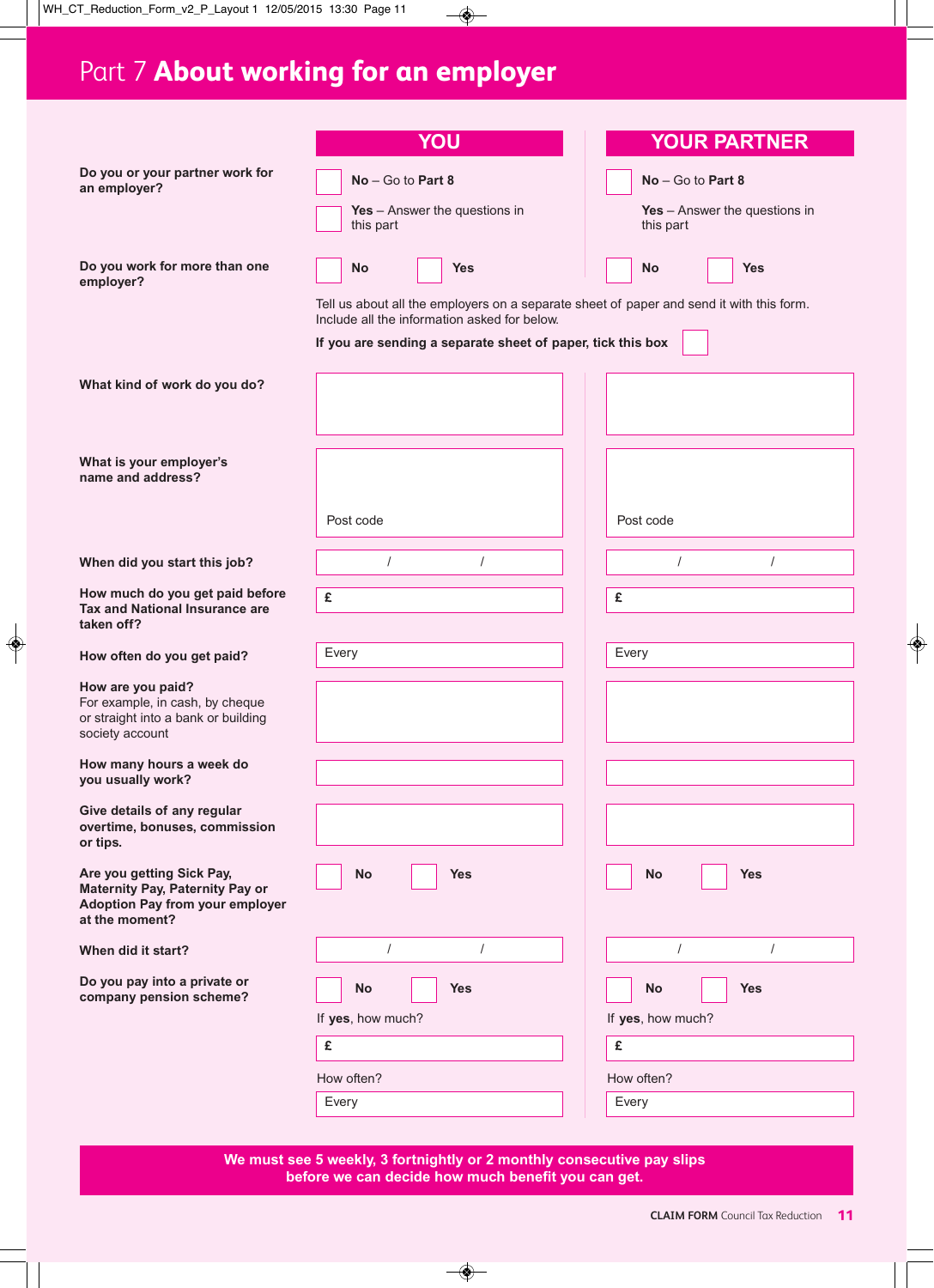# Part 8 **About being self-employed**

|                                                     | YOU                                                                                                                                                                                                                                                      | <b>YOUR PARTNER</b>                                               |
|-----------------------------------------------------|----------------------------------------------------------------------------------------------------------------------------------------------------------------------------------------------------------------------------------------------------------|-------------------------------------------------------------------|
| Are you or your partner<br>self-employed?           | No - Go to Part 9                                                                                                                                                                                                                                        | $No - Go$ to Part 9                                               |
|                                                     | Yes $-$ Answer the questions on<br>this page                                                                                                                                                                                                             | Yes $-$ Answer the questions on<br>this page                      |
|                                                     | You must send us your trading accounts for the last financial year. If you have only recently<br>set up the business and do not have a full year's accounts, we will need to see some other<br>evidence of your income. We will write to you about this. |                                                                   |
| What kind of work do you do?                        |                                                                                                                                                                                                                                                          |                                                                   |
| When did the business start?                        | $\overline{I}$<br>$\overline{I}$                                                                                                                                                                                                                         | $\sqrt{\phantom{a}}$<br>$\sqrt{2}$                                |
| What is the business address?                       |                                                                                                                                                                                                                                                          |                                                                   |
|                                                     | Post code                                                                                                                                                                                                                                                | Post code                                                         |
| Are you a Director of the<br>business?              | <b>No</b><br><b>Yes</b>                                                                                                                                                                                                                                  | <b>No</b><br><b>Yes</b>                                           |
| Are there any other partners in<br>the business?    | No<br><b>Yes</b><br>If yes, tell us their name and address                                                                                                                                                                                               | <b>Yes</b><br><b>No</b><br>If yes, tell us their name and address |
|                                                     | Post code                                                                                                                                                                                                                                                | Post code                                                         |
| How many hours a week do<br>you usually work?       |                                                                                                                                                                                                                                                          |                                                                   |
| Do you get a Business<br><b>Start-up Allowance?</b> | No<br><b>Yes</b>                                                                                                                                                                                                                                         | No<br><b>Yes</b>                                                  |
|                                                     | If yes, tell us how much                                                                                                                                                                                                                                 | If yes, tell us how much                                          |
|                                                     | £                                                                                                                                                                                                                                                        | £                                                                 |
|                                                     | How often?                                                                                                                                                                                                                                               | How often?                                                        |
|                                                     | Every                                                                                                                                                                                                                                                    | Every                                                             |
| Do you pay into a private<br>scheme?                | No<br><b>Yes</b>                                                                                                                                                                                                                                         | No<br><b>Yes</b>                                                  |
|                                                     | If yes, tell us how much                                                                                                                                                                                                                                 | If yes, tell us how much                                          |
|                                                     | £                                                                                                                                                                                                                                                        | £                                                                 |
|                                                     | How often?                                                                                                                                                                                                                                               | How often?                                                        |
|                                                     | Every                                                                                                                                                                                                                                                    | Every                                                             |
|                                                     |                                                                                                                                                                                                                                                          |                                                                   |

**We must see evidence of your earnings before we can decide how much benefit you can get.**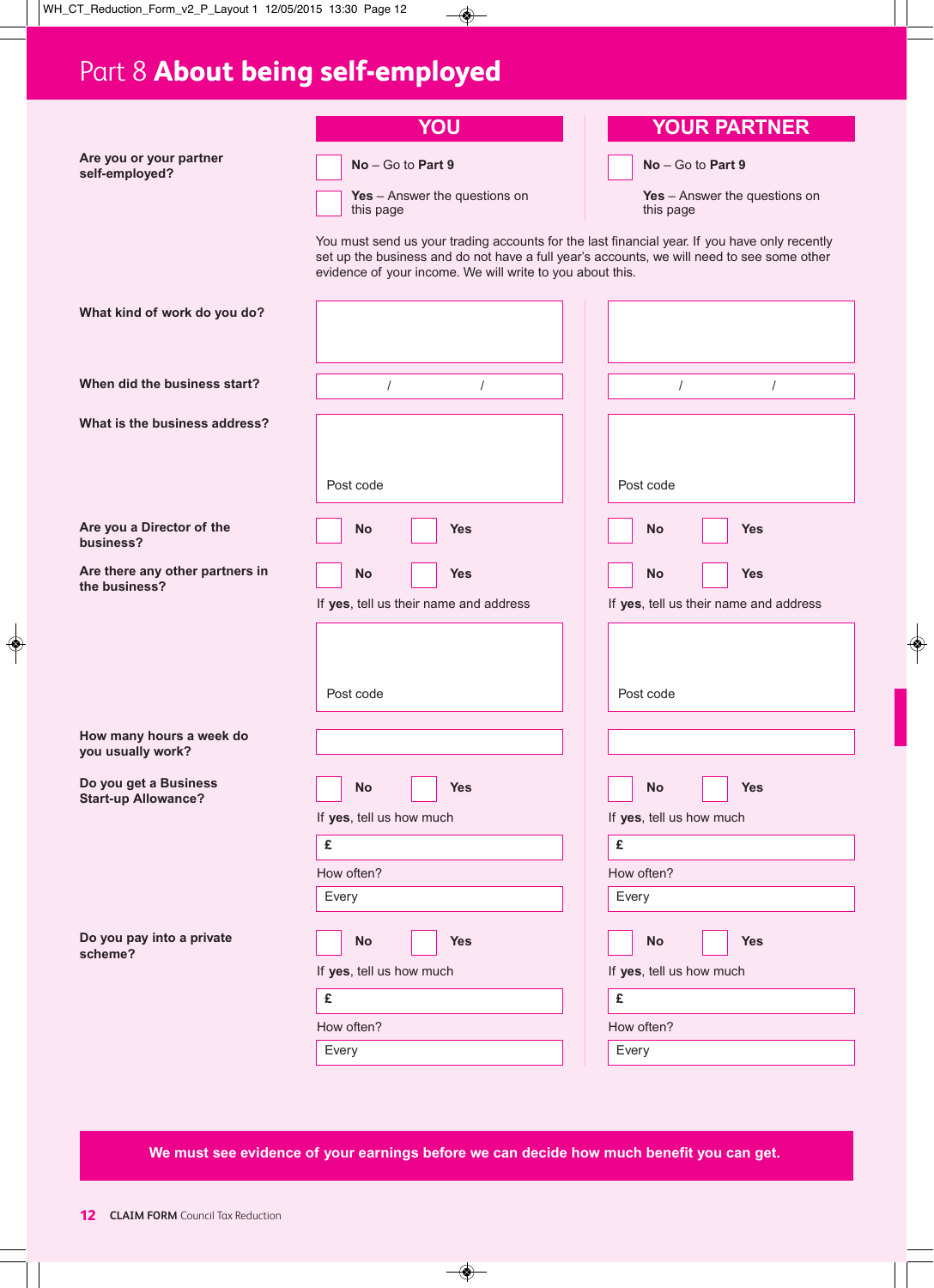### Part 9 **About any other work**

|                                                                                                                      | YOU                                                                | <b>YOUR PARTNER</b>                                                  |
|----------------------------------------------------------------------------------------------------------------------|--------------------------------------------------------------------|----------------------------------------------------------------------|
| Do you or your partner do any<br>other work?<br>This could be voluntary work,<br>therapeutic work or any other work. | $No - Go$ to Part 10<br>Yes - Answer the questions on<br>this page | $No - Go$ to Part 10<br>Yes $-$ Answer the questions on<br>this page |
| What other work do you do?                                                                                           |                                                                    |                                                                      |
| What is the name and address of<br>the person you do this work for?                                                  |                                                                    |                                                                      |
|                                                                                                                      | Post code                                                          | Post code                                                            |
| When did you start this work?                                                                                        |                                                                    |                                                                      |
| How many hours a week do you<br>usually work?                                                                        |                                                                    |                                                                      |
| Do you get paid for this work?                                                                                       | <b>Yes</b><br><b>No</b>                                            | <b>Yes</b><br><b>No</b>                                              |
|                                                                                                                      | If yes, tell us how much                                           | If yes, tell us how much                                             |
|                                                                                                                      | £                                                                  | £                                                                    |
|                                                                                                                      | How often?                                                         | How often?                                                           |
|                                                                                                                      | Every                                                              | Every                                                                |
|                                                                                                                      |                                                                    |                                                                      |

#### **We must see evidence of any earnings before we can decide how much benefit you can get.**

### Part 10 **About bank accounts, savings, investments and property**

#### **Do you or your partner have**  $\mathbf{I}$ **any bank accounts, savings, property or investments in the UK or abroad?**

This includes cash, current accounts and savings accounts with a bank or building society, post office accounts, premium bonds, National Savings Certificates, stocks

Answer all the questions in this part. We must see evidence of all the capital, savings and investments. We will need statements or pass books covering the last 2 months at least.

#### **Please answer these questions for yourself and your partner.**

Please include empty and overdrawn accounts, whether in one name or jointly held with anyone else.

**No Yes No Yes**

**YOU YOUR PARTNER**

| Do you have bank, building<br>н<br>society or post office acounts? | <b>No</b>  | Account number/name/other<br>details | Your<br>balance/value | Partner's<br>balance/value |
|--------------------------------------------------------------------|------------|--------------------------------------|-----------------------|----------------------------|
| (including current accounts)<br>If yes, please give details.       | <b>Yes</b> |                                      | £                     | £                          |
|                                                                    |            |                                      | £                     | £                          |
|                                                                    |            |                                      | £                     | £                          |
|                                                                    |            |                                      | £                     | £                          |
|                                                                    |            |                                      | £                     | £                          |
|                                                                    |            |                                      | £                     | £                          |
|                                                                    |            |                                      | £                     | £                          |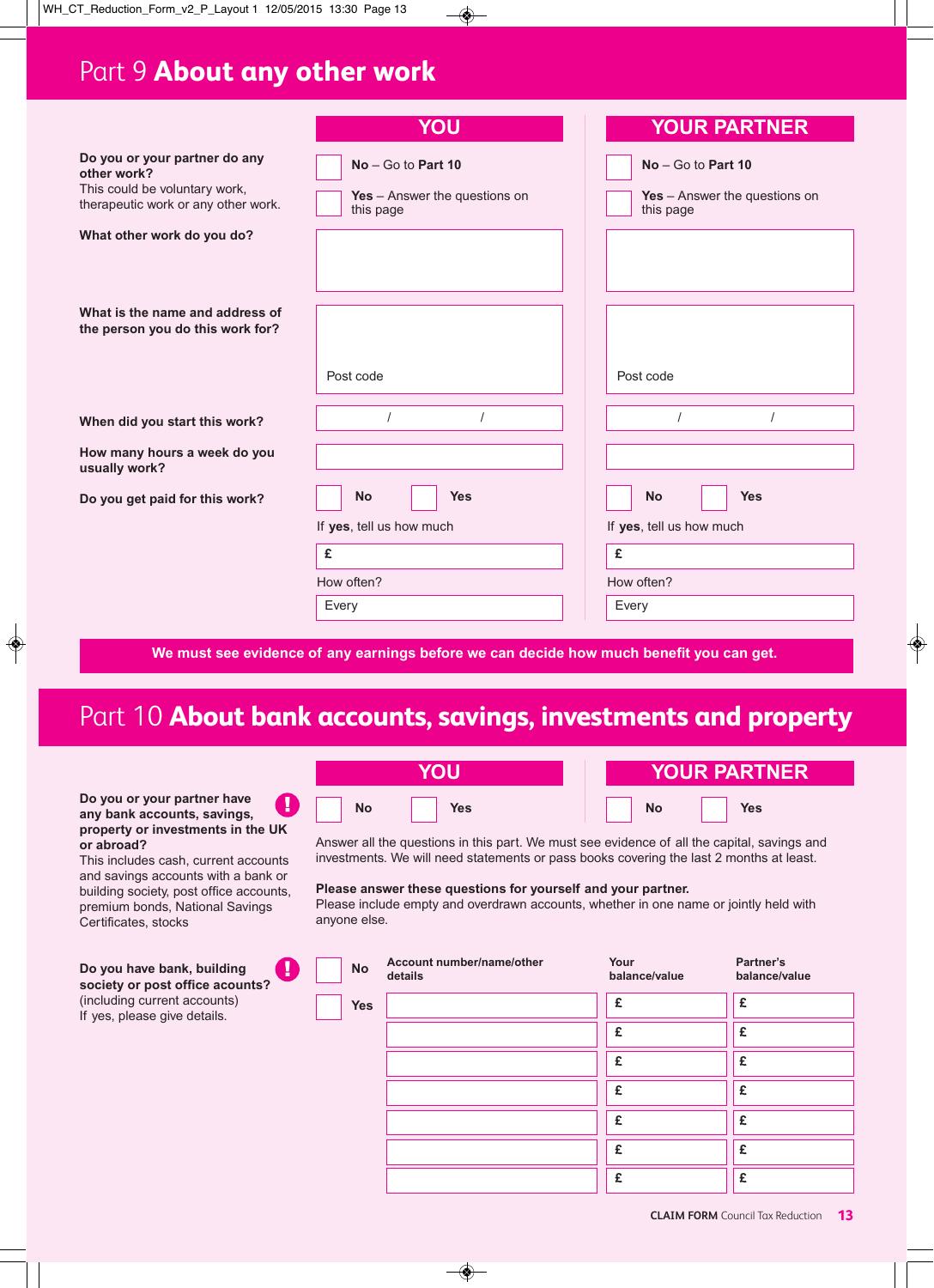### Part 10 **About bank accounts, savings, investments and property**

| Do you have stocks, shares,<br>μ<br>unit trusts?<br>If yes, list the names of investments<br>and number of shares held.      | <b>No</b><br><b>Yes</b> | <b>Name</b> | Number held |
|------------------------------------------------------------------------------------------------------------------------------|-------------------------|-------------|-------------|
| Do you have National Savings<br>C H<br><b>Certificates?</b><br>If yes, list the issue, purchase<br>date and number of units. | <b>No</b><br><b>Yes</b> | Name        | Number held |

**People who have more than £16000 in capital are not eligible to receive benefit (although special rules** apply to people over 60). Capital includes money, property, land or capital held outside the United Kingdom.

| Do you have other<br>investments, redundancy<br>payments, premiumbonds, Tessas,<br>ISAs, SAYE, cash, etc?<br>If yes, please give details.<br>(Please also use this space if you<br>need to tell us more about any of<br>the above savings)     | <b>No</b><br><b>Yes</b> |                                 |                                                                                                               |                         |
|------------------------------------------------------------------------------------------------------------------------------------------------------------------------------------------------------------------------------------------------|-------------------------|---------------------------------|---------------------------------------------------------------------------------------------------------------|-------------------------|
| Have you or your partner<br>received any backdated benefit or<br>deferred payments, such as State<br>pension, which you have added to<br>your savings?                                                                                         | <b>No</b><br><b>Yes</b> | If yes, please give details     |                                                                                                               |                         |
| Do you or your partner own or<br>partly own any property or land<br>except the home you live in, either<br>in the UK or abroad?<br>Tick 'Yes', even if you have a<br>mortgage or loan for the property<br>or land. This includes jointly owned | <b>No</b><br><b>Yes</b> | If yes, please give the address | Postcode                                                                                                      |                         |
| properties.<br>How much is it worth?<br>If you have a mortgage or loan for<br>this, how much is left to repay?                                                                                                                                 | £<br>£                  |                                 | Have you or your<br>partner received a<br>compensation payment<br>relating to the Second<br><b>World War?</b> | <b>No</b><br><b>Yes</b> |

### Part 11 **Backdating**

We can usually award benefit from the Monday after the day we get your claim. Sometimes, we can pay benefit from an earlier date if you have a good reason for not claiming earlier. If you want us to consider paying your benefit from an earlier date, tell us when you want benefit from and why you did not claim before.

| Tell us the date you want to claim benefit from |  |
|-------------------------------------------------|--|
|                                                 |  |

Tell us all the reasons why you could not claim before today (continue on a separate sheet if necessary).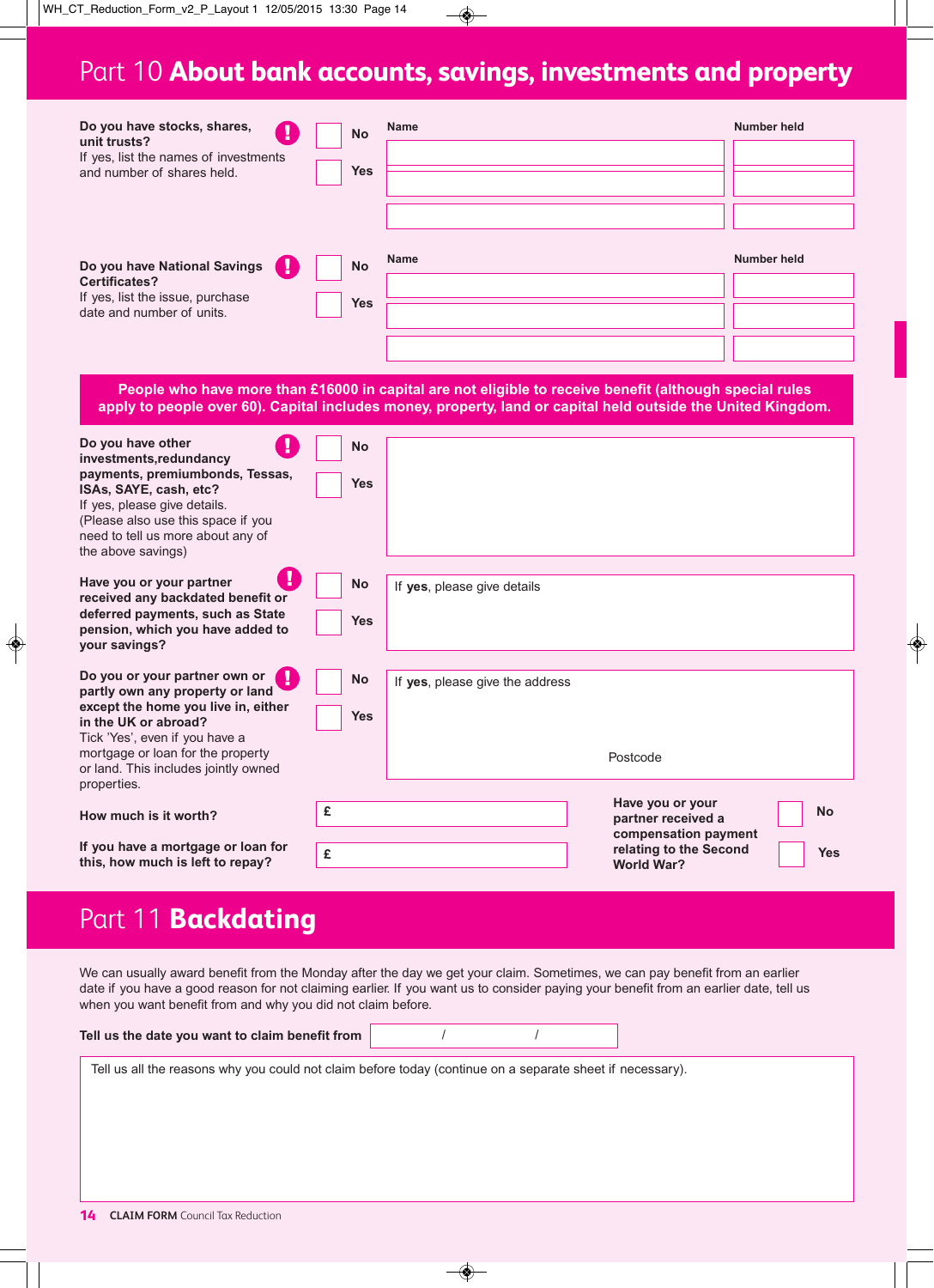### Part 12 **Anything else you need to tell us**

Use the box below to tell us anything else you think we should know about. Use a separate sheet of paper and attach it to this form if you need to.

**If you are sending separate sheets of paper with this form, tell us how many.**

### Part 13 **Background** (Optional)

The government has aked us to gather information about our customers' background. It's your choice whether to fill in this section. Please show which of the following groups you and your partner (if any) consider you belong to by ticking one box for you and one for your partner.

| <b>Ethnic Background</b>                | YOU | <b>YOUR</b><br><b>PARTNER</b> | <b>Gender</b>             | YOU | <b>YOUR</b><br><b>PARTNER</b> |
|-----------------------------------------|-----|-------------------------------|---------------------------|-----|-------------------------------|
| <b>White British</b>                    |     |                               | Male                      |     |                               |
| <b>White Irish</b>                      |     |                               | Female                    |     |                               |
| White Any other white background        |     |                               | <b>Transgender Male</b>   |     |                               |
| Mixed White & Black Caribbean           |     |                               | <b>Transgender Female</b> |     |                               |
| <b>Mixed White &amp; Black African</b>  |     |                               | Prefer not to say         |     |                               |
| <b>Mixed White &amp; Asian</b>          |     |                               |                           |     |                               |
| Mixed Any other Mixed background        |     |                               | <b>Religion or Belief</b> | YOU | <b>YOUR</b><br><b>PARTNER</b> |
| <b>Asian British</b>                    |     |                               | None                      |     |                               |
| Asian Bangladeshi                       |     |                               | Christian                 |     |                               |
| <b>Asian Indian</b>                     |     |                               | <b>Buddhist</b>           |     |                               |
| <b>Asian Kashmiri</b>                   |     |                               | Jewish                    |     |                               |
| <b>Asian Pakistani</b>                  |     |                               | Muslim                    |     |                               |
| Asian Any other Asian background        |     |                               | Sikh                      |     |                               |
| <b>Black British</b>                    |     |                               | Hindu                     |     |                               |
| <b>Black Caribbean</b>                  |     |                               | Other (please specify)    |     |                               |
| <b>Black African</b>                    |     |                               | <b>Sexual Orientation</b> | YOU | <b>YOUR</b><br><b>PARTNER</b> |
| <b>Black</b> Any other Black background |     |                               | Heterosexual              |     |                               |
| <b>Chinese</b>                          |     |                               | Gay/Lesbian               |     |                               |
| Chinese Any other Chinese background    |     |                               | Gay/Man                   |     |                               |
| <b>Other Gypsy</b>                      |     |                               | <b>Bisexual</b>           |     |                               |
| Other Irish Traveller                   |     |                               | Prefer not to say         |     |                               |
| Other Any other group                   |     |                               | <b>Disability</b>         | YOU | <b>YOUR</b><br><b>PARTNER</b> |

**CLAIM FORM** Council Tax Reduction **15**

Do you consider you have a disability?

If **yes**, please explain